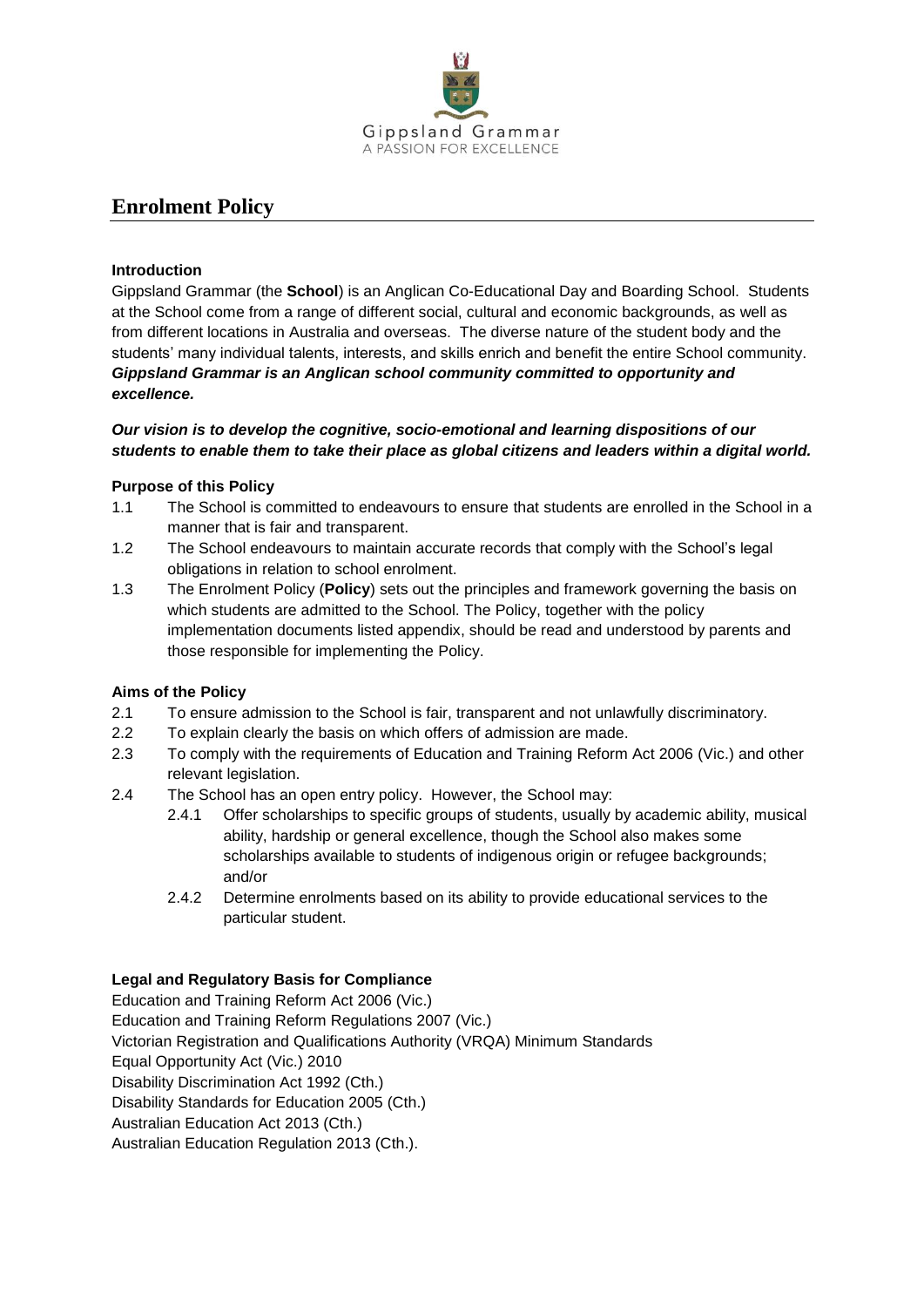#### **Related Policies and Procedures/Protocols**

Behaviour Management Policy Gippsland Grammar Code of Conduct Respectful Relationships Policy **Gippsland Grammar Parent Charter**

### **Key definitions**

- 3.1 Family This Policy refers to **families** as traditional, blended and foster families.
- 3.2 Siblings A **sibling** is one of two or more individuals having one or both parents in common. This includes blended families where siblings are a step or half brother or sister.
- 3.3 Old Scholar An **Old Scholar** is any past student of the School or St Anne's and Gippsland Grammar School (**STAGGS**) who attended the Senior School for at least three consecutive years.
- 3.4 Family Holding Deposit (FHD) The **Family Holding Deposit** is a payment that is payable upon enrolment of the first child of a family at the School. Families are invited to pay the FHD upon submitting an Application for Enrolment for the student, and this offers priority of a place for a student at Gippsland Grammar. The FHD is \$695 and is paid once for the first child in the family and is non-refundable, except in the event that a waitlist exists for a year level that is oversubscribed and a place cannot be offered. This payment is not applied to a tuition account.
- 3.5 **Indicative Class sizes** refers to the maximum number of students per class, unless in extreme circumstances, these class sizes will be adhered to.
- 3.6 A school that is oversubscribed in one or more age groups may choose to maintain a **waiting list**. Where places are not immediately available on the basis of the application of these priority rules, the waiting list is maintained by the School. Every effort will be made to give parents realistic advice on their child's likelihood of obtaining a place at the School. In general, places are allocated in the middle of the preceding year. Places not taken up will then be offered according to the priority position on the waiting list.
- 3.7 Children of **compulsory school age** (six years and up to the age of seventeen years) residing in Victoria are required to be in full-time attendance at school or be in registered home schooling. Non-government schools have no legal restriction in relation to a **minimum age** or a **maximum age** at the point of enrolment.
- 3.8 Within the meaning of the Equal Opportunity Act 2010 (Vic.) and the Disability Discrimination Act 1992 (Cth.), schools are not permitted to **discriminate** on the grounds of disability. In particular circumstances, the legislation permits an exception to be made in relation to sex, race, religious belief, age or age group:
	- 3.8.1 Schools, amongst other organisations, have a **positive duty** to take reasonable and proportionate measures to eliminate discrimination.
	- 3.8.2 When enrolling a student with a disability, schools are required to consider what **reasonable adjustments** need to be made to the learning environment or to the delivery of learning to assist that student.
- 3.9 Schools are advised to require **proof of age and enrolment name** for each enrolment. Such documentation could be in the form of a birth certificate or passport.
- 3.10 Under the Australian Education Act 2013 (Cwth.) schools are required to collect **Student Background Characteristics Data** as part of the school enrolment process and report the data to the VCAA or other testing agent when requested.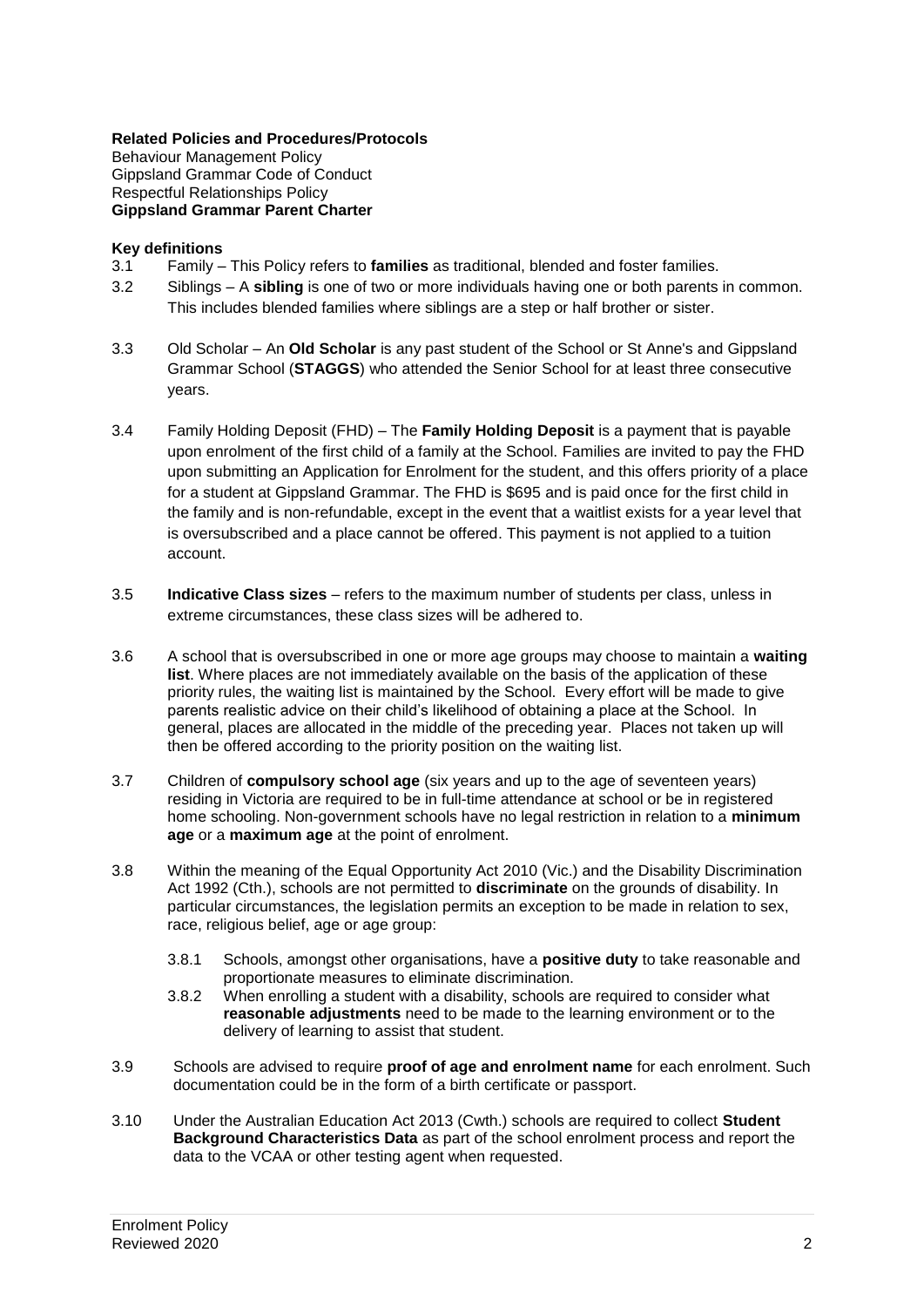- 3.11 The **Annual Report to the School Community**<sup>1</sup> must include a report on the characteristics of students at the school.
- 3.12 The Australian Education Regulation 2013 (Cth.) (s.37) requires student enrolment records to be **retained** for 7 years<sup>2</sup> after the end of school year in which the last entry was made. Student enrolment records may be **audited** by either state or commonwealth authorities in order for the authorities to monitor payments made on the basis of student numbers or on the basis of the enrolment of particular categories of students.
- 3.13 Records of enrolment are required for annual data returns to the Australian Government for the Australian Government Census of Non-Government Schools<sup>3</sup> under Australian Education Regulation 2013 (Cth.) (s.77). They are also required for annual data returns to the Victorian Government for the Victorian Census under the Victorian Government Funding Agreement for Non-Government Schools.
- 3.14 Legislative privacy requirements<sup>4</sup> govern how **personal, sensitive and health** information must be collected, used, disclosed and stored as part of the enrolment process. A **privacy notice** must be provided with the enrolment form explaining to parents and students why this information is being collected, what it is used for, where it might be disclosed and how they can access information held about them.
- 3.15 Schools are required to request and record the immunisation status, called the **Child History Statement**, for each ELC and primary student prior to enrolment. [Schools should also request this information for secondary enrolments]
- 3.16 Schools are required to request and record the visa status when enrolling a **student on a visa** that is any student who holds, or is a dependent of a person who holds, a permanent, bridging or temporary visa.
	- Schools are also required to request and record the visa status when enrolling **overseas students** (formerly known as full fee paying overseas students (FFPOS))<sup>5</sup> who are those who hold a visa that is specifically related to studying in Australia, or a bridging visa attached to a substantive visa with those provisions.
	- Non-government schools cannot enrol overseas students travelling on a student visa subclass 500 (formerly 570 or 571) unless the school is registered on the **Commonwealth Register of Institutions and Courses for Overseas** Students (CRICOS).<sup>6</sup>
- 3.17 **Exchange students** enter Australia on a student visa, for which reciprocity must be maintained. The student is enrolled as a student within the School. In order to run student exchange programs, schools must be registered as a **student exchange organisation** (SEO) with the VRQA or use an SEO that has been registered with the VRQA.

Students attending the School on a cultural visit enter Australia on a tourist visa, are visitors to the School and are not enrolled students.

**Scope**

1

<sup>&</sup>lt;sup>1</sup> As required to meet Commonwealth and State legislative requirements.

<sup>2</sup> <https://www.legislation.gov.au/Details/F2013L01476> (Accessed 22 July 2017)

<sup>3</sup> [https://ssphelp.education.gov.au/sites/ssphelp/files/files/final\\_2016\\_census\\_guidelines\\_1.pdf](https://ssphelp.education.gov.au/sites/ssphelp/files/files/final_2016_census_guidelines_1.pdf) (accessed 22 July 2017)

<sup>4</sup>Privacy Act (Cth) 1988.

<sup>5</sup> Australian Education Act 2013, s.6.

<sup>6</sup> Advice and information is provided by ISCA: <http://isca.edu.au/information-for-schools/esos-act-2000/> (Accessed 22 July 2017)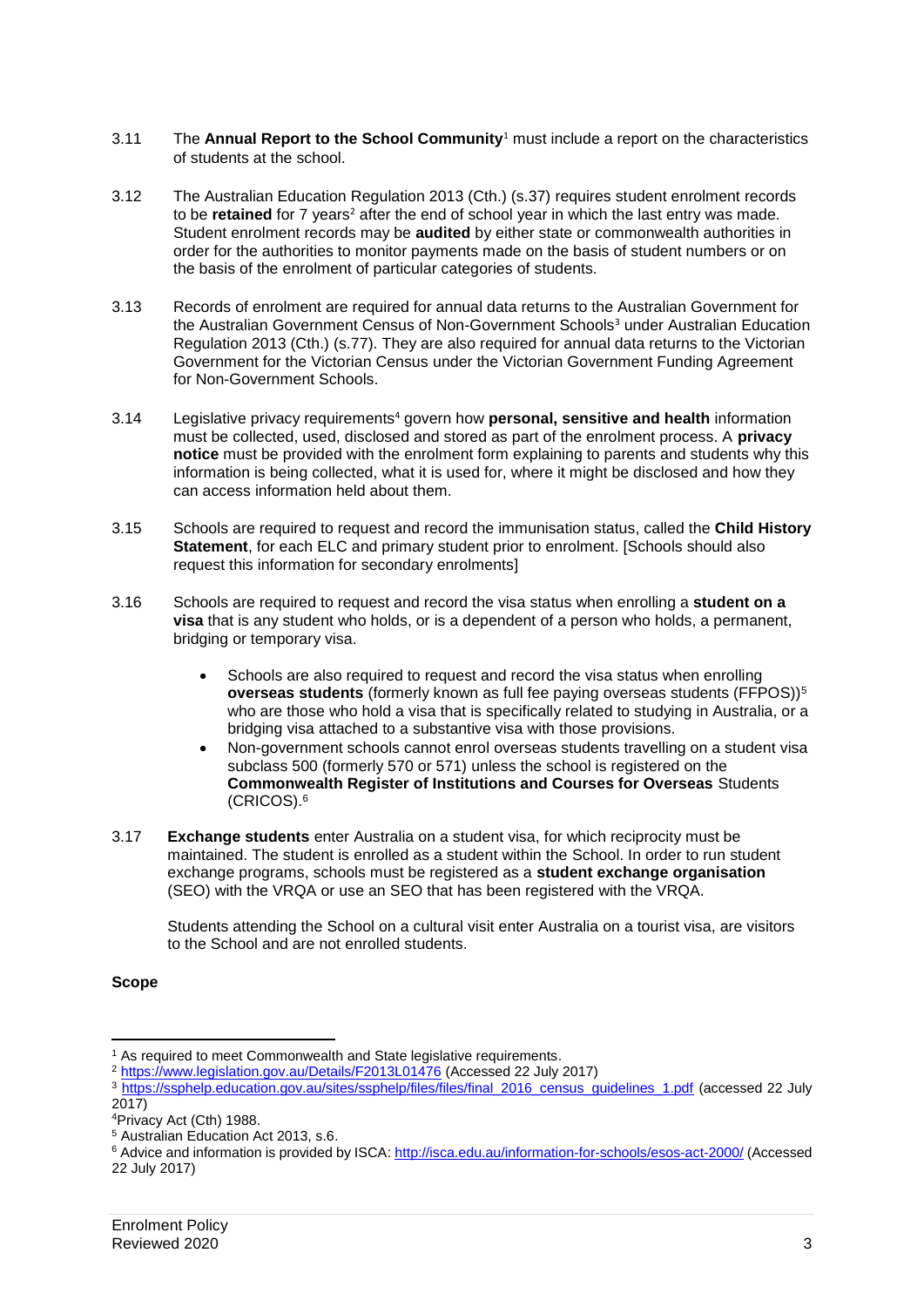4.1 The application of the Policy is relevant to the governing board, the Principal, to school staff and parents/ guardians.

### **Roles and Responsibilities**

- 5.1 The governing board is responsible for authorising the Policy and for approving the criteria for admission.
- 5.2 The Principal is responsible for ensuring that, so far as is reasonably practicable, the implementation of the Policy is fair, transparent and not unlawfully discriminatory.
- 5.3 The Principal is responsible for ensuring an enrolment register [and waiting list] is accurately maintained.
- 5.4 The Principal is responsible for ensuring this Policy is implemented in accordance with relevant privacy legislation.
- 5.5 The Principal is responsible for:
	- ensuring that procedures are implemented so that parents/ guardians are guided through the enrolment process from enquiry to admissions
	- ensuring that procedures are in place for the management, storage and retrieval of enrolment data:
		- i. proof of the child's identity, specifically date of birth and enrolment name
		- ii. immunisation status
		- iii. Visa status.
- 5.6 The Principal is responsible for ensuring that the School reports data relating to the characteristics of students at the School to the School community at least once a year.<sup>7</sup>

# **Communication of the policy**

- 6.1 The School publishes the Policy and admissions criteria on its website and by application to the School office.
- 6.2 The School publishes for parents/ guardians the procedures by which a student is admitted to the School on its website and by application to the School office.

# **Policy implementation documents**

- 7.1 The documents<sup>8</sup> setting out the School's proposed strategies and actions required to implement this Policy are:
	- a. outlined in the appendix to this Policy setting out the criteria that will be used as the basis on which offers of admission are made
	- b. detailed procedures for managing the process of enquiries and enrolments
	- c. detailed procedures for recording enrolments

<sup>1</sup> <sup>7</sup> Australian Education Regulations 2013 s.60<http://bit.ly/2pfvyDw>

<sup>&</sup>lt;sup>8</sup> Each school must develop its own implementation strategies and associated documentation. This list is for guidance only.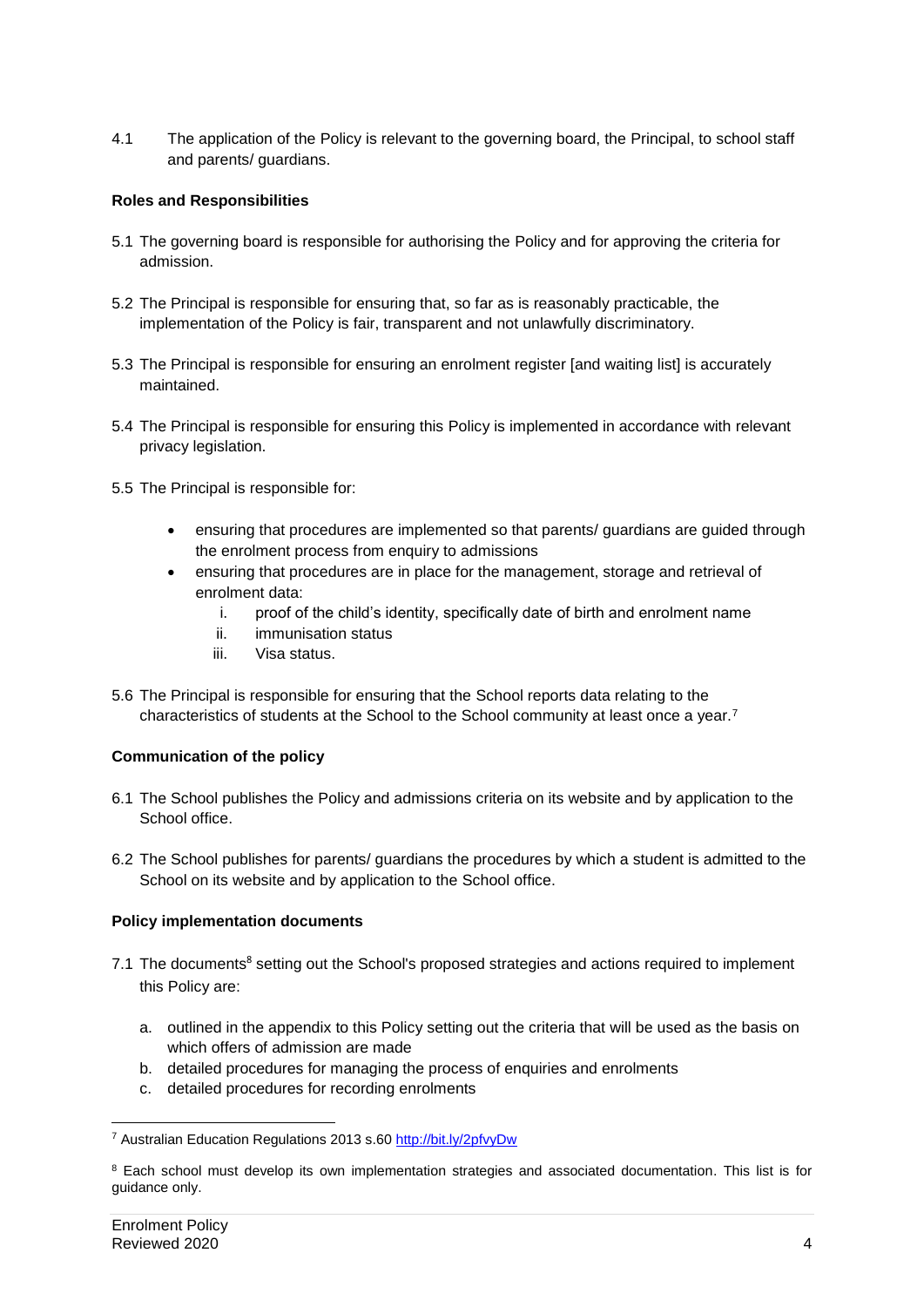- d. [Detailed procedures for managing the waiting list].
- 7.2 The School reserves the right, where necessary in its view, to deviate from the policies and procedures outlined above.

# **Policy review**

The Executive will review the Enrolment Policy when required

| <b>Version</b> | <b>Authorised by</b> | <b>Approval Date</b> | <b>Effective Date</b> | <b>Sections modified</b> |
|----------------|----------------------|----------------------|-----------------------|--------------------------|
|                | Mike Clapper         | 2011                 |                       |                          |
|                | Jie Van Berkel       | May 2019             | May 2019              | All                      |
|                | D.J Baker            | Dec 2019             | Jan 2020              | Payment details          |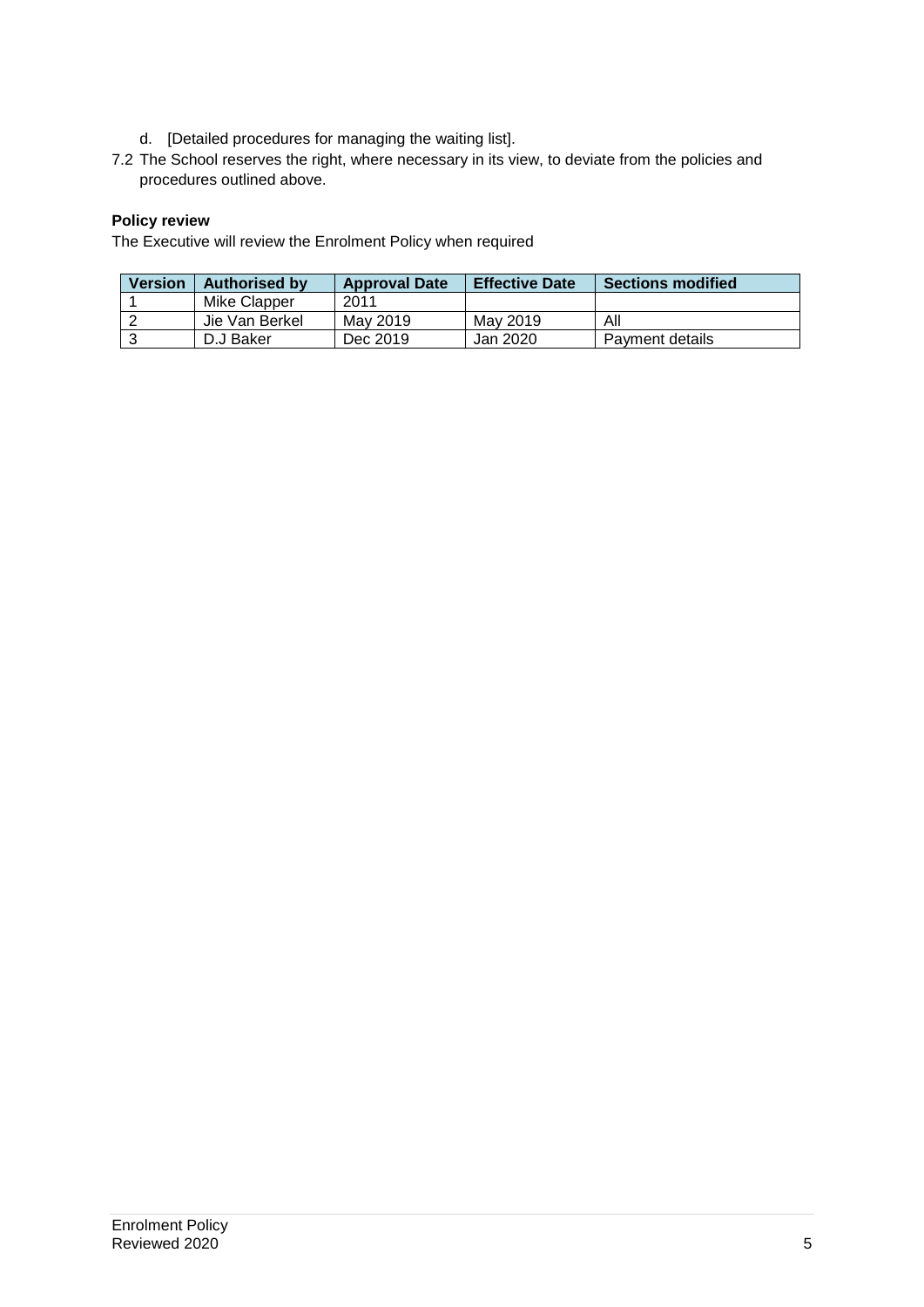# **Appendix**

### **Payments**

- **1.1 Enrolment Fee** \$110 payable per enrolment (\$100 paid to Old Scholars/Membership to Old Scholars). The Enrolment Fee is non-refundable and payable at the time of submitting an Application for Enrolment.
- **1.2 Family Holding Deposit (FHD)** \$695 payable on enrolment of first child, not refundable if you do not take a place as offered
- **1.3 School tuition fees** shall be for such amounts and shall be rendered at such time or times as determined by the Board of the School ("the Board")

### **1.4 Applications for enrolment** of a student at the School must be:

- (a) On the required form; and
- (b) Accompanied by all required supporting documents as listed on the application
- **1.5 Offers of places** are made at the discretion of the Principal. There are four main entry points for student admission to the School: Early Learning Centre, Foundation, Year 7 and Year 11. Places may be offered at other levels where vacancies arise.
- 1.6 If students **do not proceed into Foundation**, the FHD is not refunded unless families move away from the Gippsland region. However, if no places are available for families who have paid the FHD, it will be refunded entirely.
- **1.7 The Outdoor Education and Camps Program** is compulsory for all students from Years 3 to 9, with a compulsory leadership program for Year 10 students.

### **1.8 Priority of Enrolment**

All enrolments once received are entered onto a waitlist. The School generally observes the following order concerning the priority of enrolment:

- 1. Current Students
- 2. Siblings of students currently attending the School.
- 3. Children of new families who have paid the \$695 Family Holding Deposit.
- 4. Children of staff members of the School.
- 5. Children of Old Scholars.
- 6. Children remaining on the waitlist after these places are allocated.

This priority is applied at 30 April prior to the student's year of entry.

All admissions are subject to a satisfactory interview with the Principal, Deputy Principal or Head of Junior School of the proposed student and parent/guardian. The Principal, Deputy Principal or Head of Junior School will determine the student's suitability for admission.

#### **1.10 Withdrawal of Enrolment**

If a student is withdrawn from the School, one term's notice in writing of the withdrawal must be given to the Registrar. If such notice is not given, one-half term's tuition fees shall be payable

#### **1.11 Basis of Discretion and termination of enrolment**

Enrolments and exclusions are at the Principal's discretion.

The School reserves the right to refuse the offer of a place in the School where a parent/guardian is not meeting the current commitments with the payment of School fees for siblings currently attending the school.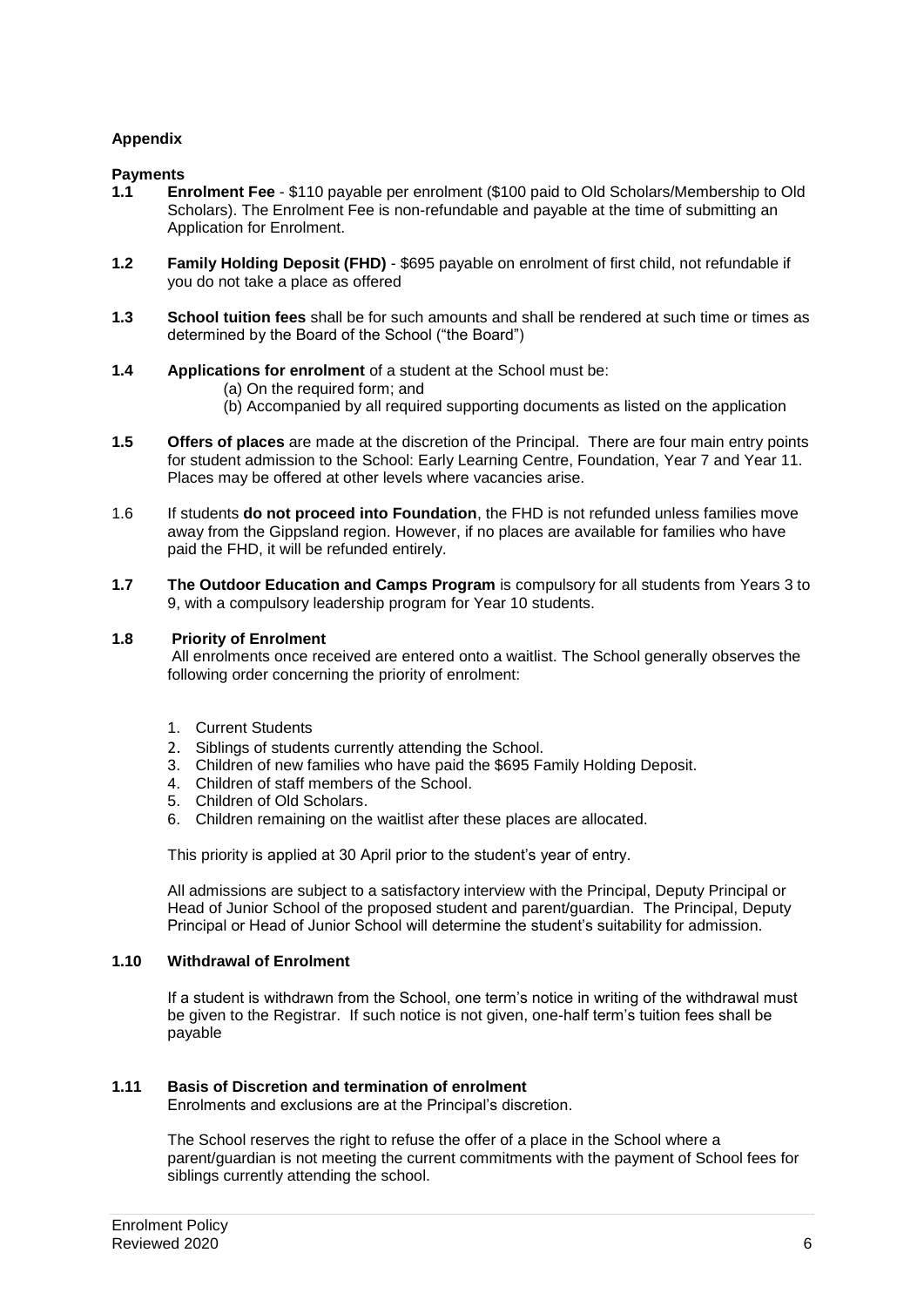The School reserves the right to terminate or suspend the enrolment of any student in circumstances including, but not limited to, the following:

- a. Unsatisfactory conduct- students who act in a manner that is deemed by the Principal to be in breach of the School's Mission, Values and the Student Behaviour Management Policy may be suspended or have their enrolment at the School terminated... In particular, this applies to student behaviour that involves wilfully or recklessly hurting another student(s), wilfully or recklessly damaging School property, displaying gross disrespect towards a member of staff or the School values or displaying gross disrespect towards another student.
- b. Persistent failure to obey School rules- persistent and consistently disobeying School rules may result in suspension or their enrolment at the School being terminated.
- c. Non-payment of School fees.

Where a parent(s)/guardian(s) acts in a manner that is contrary to the Parent Charter (as outlined in this Policy) and/or poses a threat to members of our School community, the enrolment of all children of those parent(s)/guardian(s) may be terminated. The School will act in the best interest of preserving the safety of the community.

# **1.12 Indicative Class Sizes**

The School does not operate by maximum class sizes. Instead, it has an indicative class size for each Year level. This is the number we would prefer to operate with per class at that year level. This gives the school flexibility to deal with issues such as families relocating from overseas, enrolments received late in the year or students repeating a year level.

However, the School may, in its absolute discretion, amend the class sizes as necessary.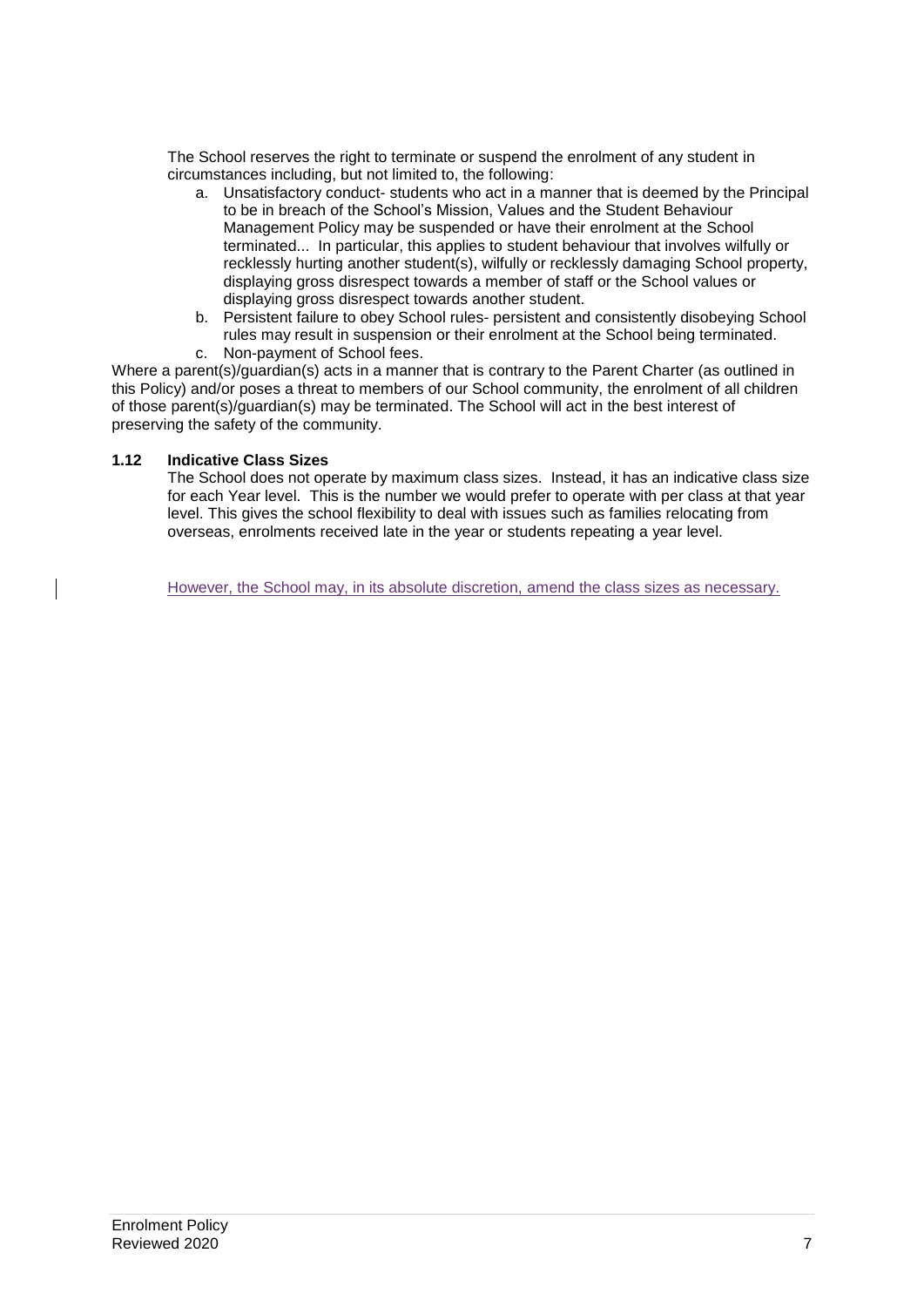# **Gippsland Grammar Parent Charter**

At Gippsland Grammar (the S**chool**), we believe that a successful education is based upon a shared understanding and responsibility between the School and the family. The School hopes/ or expects that all parents and guardians will engage positively with the School as partners in the student's education and growth.

The School undertakes to provide a wide range of programs and services for its students. This document outlines some specific things that parent(s)/guardian(s), in return, can do to assist the School in educating their child.

It also outlines the School's key expectations of parent(s)/guardian(s) and our agreed understandings with respect to key matters such as discipline, pastoral care and conflict resolution.

### Parent(s)/Guardian(s):

1. must have read and understood the School's Mission, and Key values , especially:

• the School's commitment to developing students' initiative, independence, and a sense of responsibility for their own lives and their own actions

• the importance of respect for the individual and his/her rights, including the right to confidentiality.

- 2. must treat others with fairness, courtesy and respect at all times. Parent(s)/Guardian(s) must use courteous and acceptable written and verbal language in all communication with students, staff, and other parents and members of the School community. It is never appropriate to use aggressive or provocative language, ironic or cynical comments, angry or uncontrolled tone, nor insulting, harassing or profane language.
- 3. are expected, whenever possible, to attend key School functions and involve themselves in the School community. (Key School functions include: Information Nights, Parent/ Teacher Interviews, other parent information evenings from time to time.)
- 4. must communicate any concerns directly with the School to the appropriate staff member. Parent(s)/guardian(s) will recognise the damage that gossip can do within a community and avoid uninformed speculation. If concerned, parent(s)/guardian(s) will clarify the matter directly with the School.
- 5. must not make vexatious complaints. Complaints that are held to be vexatious take up considerable time and resources. Parent(s)/guardian(s) may be asked to fund the legal costs associated with the School investigating or attempting to resolve a complaint held to be vexatious.
- 6. acknowledge that they understand that the School's Program is an integral part of the educational offering (and not optional). Special requests for a child to be withdrawn for sound educational or personal reasons will of course be considered, but such requests need to be timely – i.e. well in advance of the activity. The general expectation; however, is that all students will attend.
- 7. acknowledge that they understand the priority of class time and will minimise any student absences and give the School appropriate explanations for any absences, especially if extended. Parent(s)/guardian(s) will also provide adequate advance notice of any planned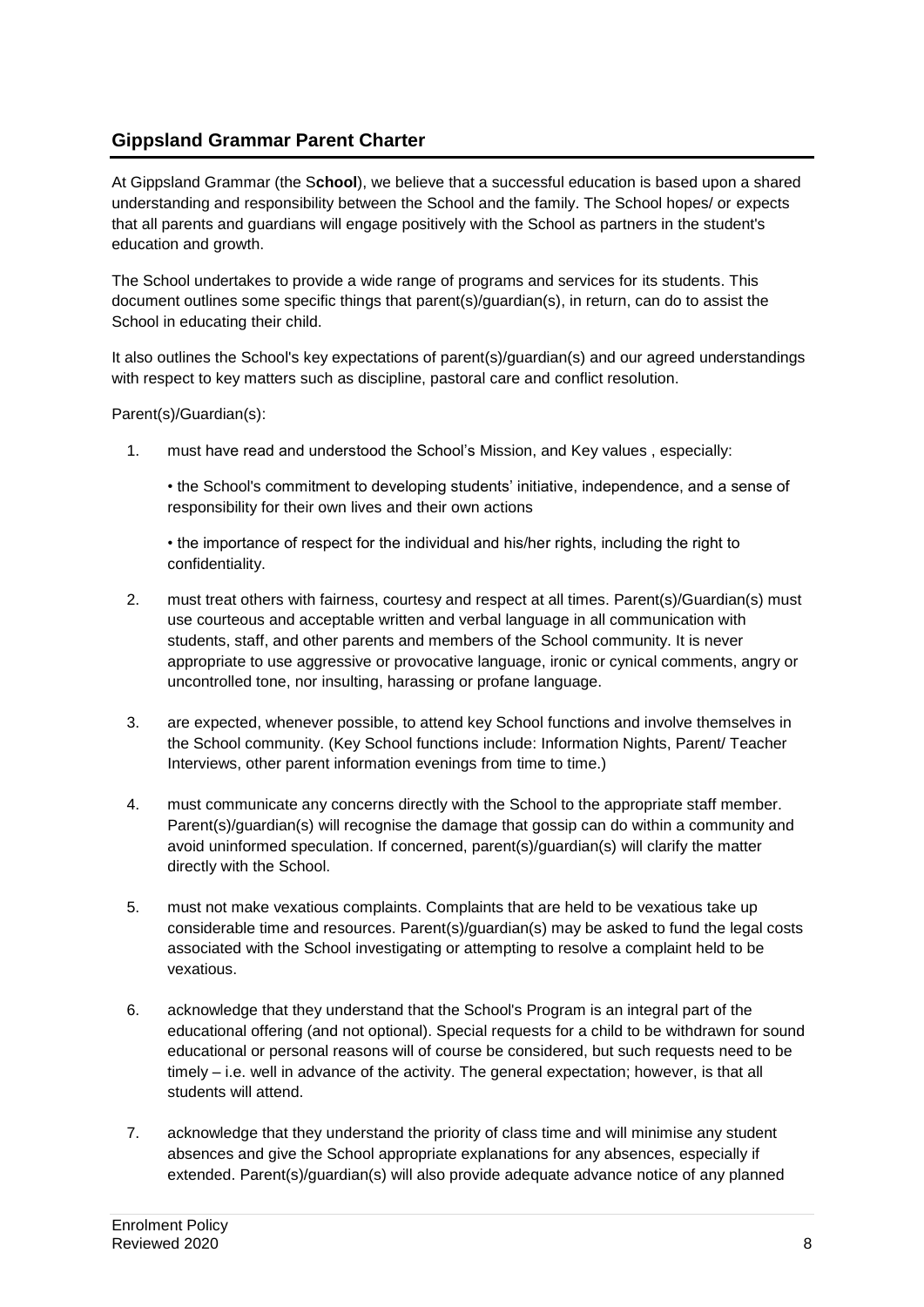absences, permission for which should be applied for in writing to the Principal well in advance.

- 8. must, in order for the School to provide effective and suitable programs for students, provide the School with timely, appropriate, and relevant personal information about their child. This includes information about special needs (educational, health), family developments (e.g. separation, divorce, illness impacting on the child, etc.), specific emotional concerns of the child and contact details. (This information will be dealt with sensitively according to the School's privacy policy.)
- 9. acknowledge and agree that disciplinary matters involving children are often complex. The School strives to make students aware that poor behaviour affects others and make them aware of their responsibility to their School community. Thus the School's primary aim in any disciplinary situation is resolution of the problem, restitution of harmonious relationships, and growth of the individual. The School's approach to conflict resolution involves the principles of restorative practices. Through this, the School attempts to bring about repair and restoration of relationships. Furthermore, the School's approach is flexible: it will take into account the individuals involved and the circumstances. We will not discuss publicly the details of discipline incidents involving children and will only talk with the parties directly involved. Parent(s)/guardian(s) must support the School with respect to these approaches and any disciplinary action taken in relation to a student.
- 10. acknowledge and agree that, generally, resolving conflict between students of the School should be managed through the School and not between parent(s)/guardian(s), although the conflict may arise outside of school hours or online. This is particularly important where the issue is suspected bullying, either in person or online. Due to social media in particular, the School may be involved in conflicts and behaviour that occur outside school hours where the effects of this behaviour play out at School.
- 11. must assist the School in modelling appropriate behaviours for their children. These include:
	- calm and rational dispute resolution

• a respectful manner in dealing with others (staff and other parent(s)/guardian(s)), including the avoidance of hostile confrontation, intimidating/ bullying behaviour, abuse, or aggression

• respect for appropriate ways to raise such issues e.g. face to face where possible (or at least person to person on the phone); with appropriate notice (e.g. make an appointment before coming in and let the staff member know something of the matter you wish to discuss); via the appropriate channels.

- 12. must not attempt to involve the School in disputes between the two parent(s)/guardian(s) where they are not related to the education of the student at the School, especially in situations involving marital disharmony, separation, or divorce. The School will provide equal access to and information about children to both parent(s)/guardian(s) as required under family law legislation unless provided with valid Family Court orders to the contrary. Parent(s)/guardian(s) should speak to the School with one voice about their child whenever possible.
- 13. acknowledge and understand the need to give the School adequate notice of any intention to withdraw their child (i.e. one full term, as signed in the application for enrolment form) and furthermore understand that the application form for enrolment they have signed is legally binding.